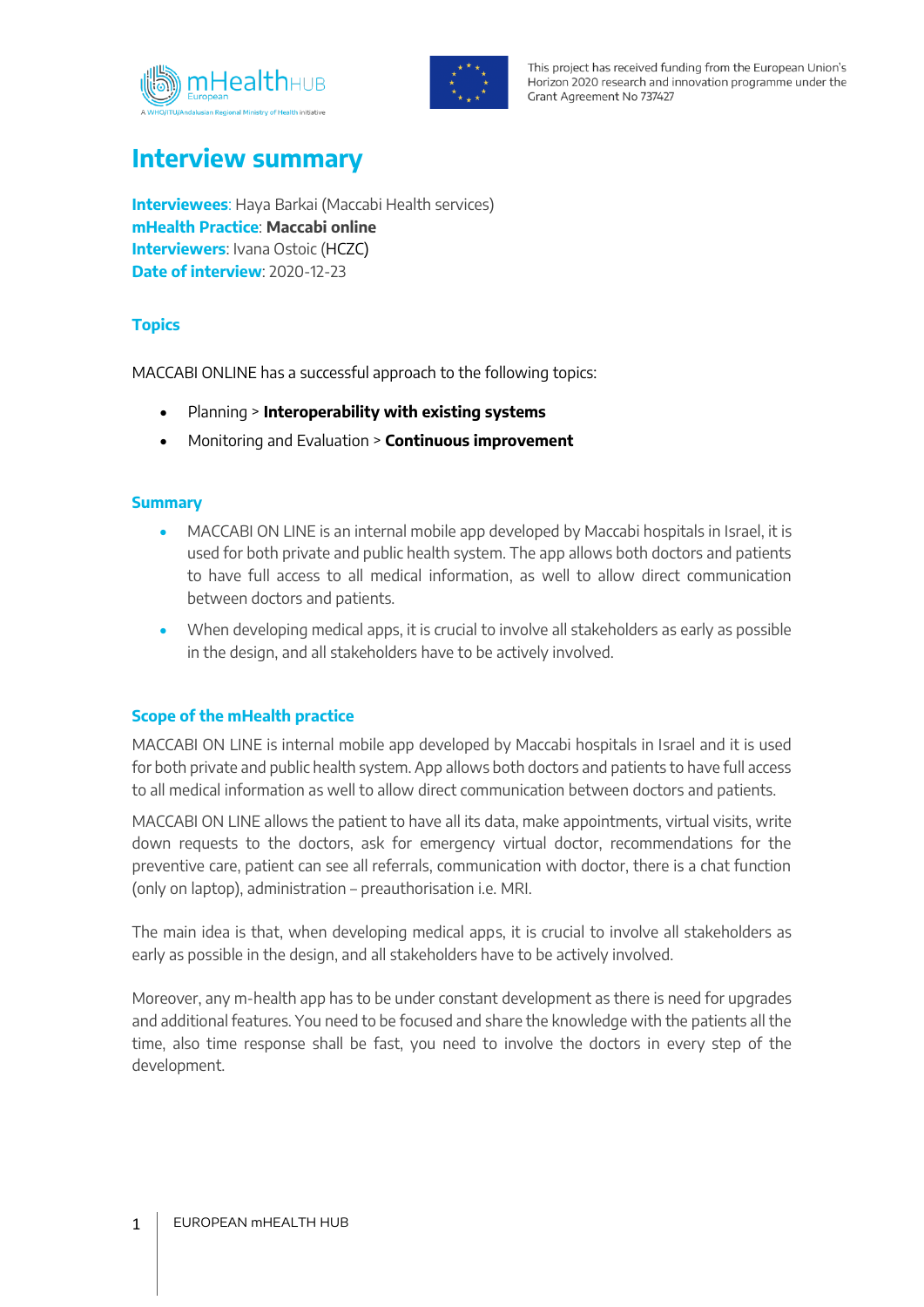



# **Topics: interoperability with existing systems and continuous improvement**

It took around 10 months to get the first version of the app.

IT experts and medical staff defined the needs for the app and, based on that, IT experts started development. First generation was put in use without involving patients in the development, so there was immediately need for the upgrades and second generation of the app based on user (patient) needs and comments.

For the first app, the main *weakness* was that not all stakeholders were involved in the process, which caused problems in the use of the app, but now both sides are actively involved in the design and implementation of upgrades or when new apps are created.

It proved to be crucial to involve doctors. All had active roles in testing the app and providing comments.

Simplicity of use and faster exchange secured that stakeholders accepted to use it, as they saw advantages.

The main *barrier* at the beginning was the development of a user-friendly approach.

Another barrier was that the doctors, at first, were reluctant to use it. Before COVID there was limit of daily virtual visits per patient per doctor. It took a while for the patients to use and in the second version patient can do self-learning (guidelines) – the barrier was that patients did not know how to use it.

Success factors: the main ones were on the organizational side, now doctors have more time for patients.

2 | EUROPEAN mHEALTH HUB